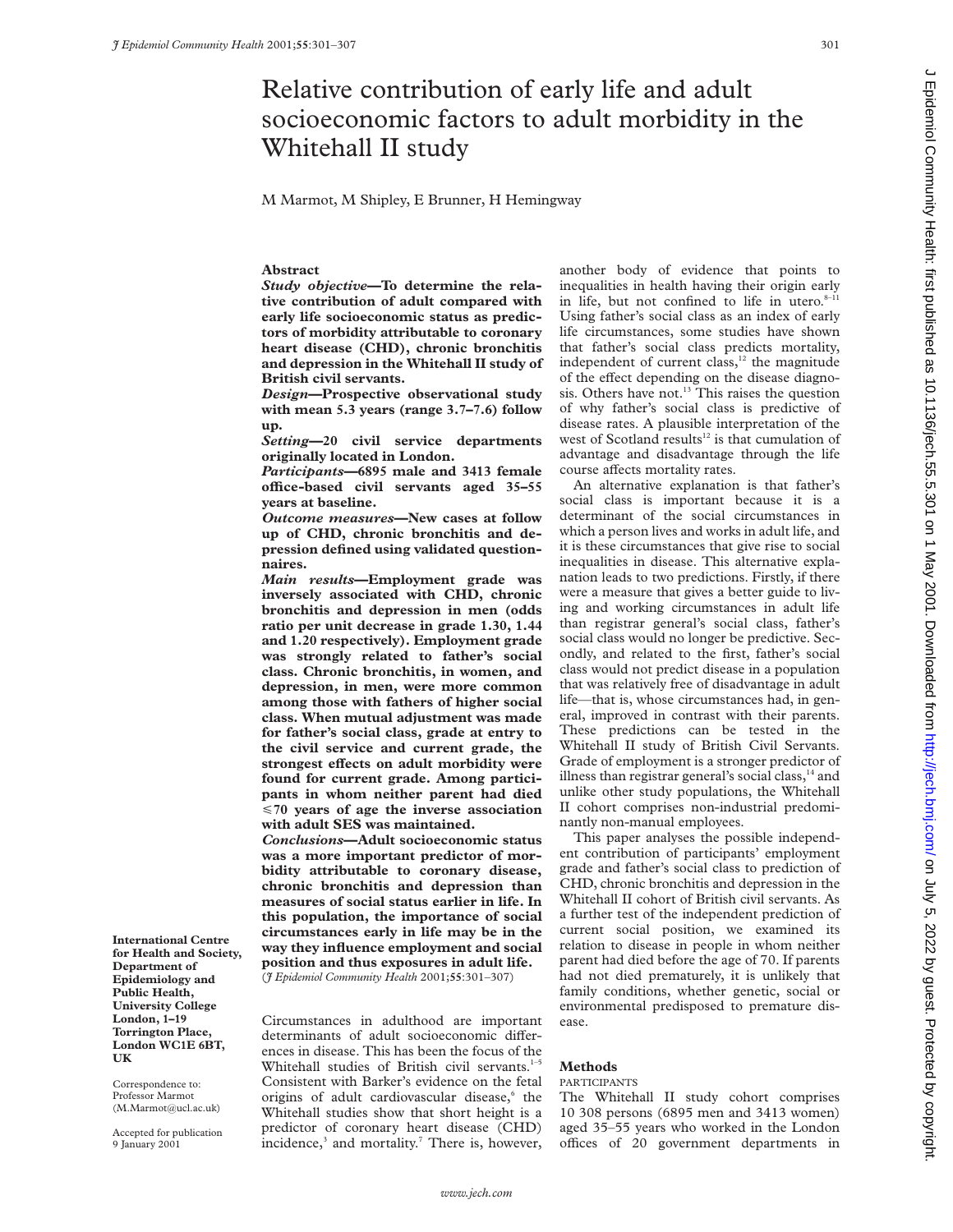1985–1988 (phase 1: postal questionnaire and screening examination). <sup>2</sup> The response rate was 73%. The true response rates are likely to be higher, however, as around 4% of those on the provided list of employees had moved before the study began and thus were ineligible for inclusion. Participants were approached again in 1989–90 (phase 2: postal questionnaire), and in 1991–93 (phase 3: postal questionnaire and screening examination). The participation rate at these two phases was 79% and 83%, respectively; 7372 (72%) participated at all three phases. The length of follow up between phase 1 and phase 3 was 5.3 years on average (range 3.7–7.6).

# SOCIOECONOMIC STATUS MEASURES

At phase 1, participants completed a self administered questionnaire that provided details of the socioeconomic status of the participants and their parents: age on leaving full time education and father's registrar general social class. <sup>2</sup> These details were only included in versions 3 and 4 of the phase 1 questionnaire, which was administered to the last 7697 participants. Height, an indicator of early life environment, was measured at the phase 1 screening examination. Quartiles of height were sex specific. Participants reported their civil service grade title, currently and on first entering the civil service. This was assigned to one of six grades based on salary scale. Grade 1 consists of participants in Unified Grades 1–6 (annual salary range at 1 August 1992, £28 904–£87 620), grade 2 is equivalent to Unified Grade 7 (£25 330–£36 019), grade 3 is Senior Executive Officer  $(f18082 £25$  554), grade 4 is Higher Executive Officer  $(f<sub>L</sub>14 456-f<sub>L</sub>20 850)$ , grade 5 Executive Officer  $(£8,517–16,668)$  and grade 6 Clerical and Office Support staff ( $\text{\textsterling}6483-\text{\textsterling}11917$ ). In previous analyses of Whitehall  $II^2$ , for comparisons with the original cohort, a three level variable for grade was constructed by combining grades 1 and 2 (high grade); 3, 4 and 5 (intermediate grade); grade 6 (low grade). This is used in the present analyses.

## OUTCOME MEASURES

Three self reported incidence measures were used: CHD, chronic bronchitis and depression. For each of these outcomes, prevalent cases at phase 1 were excluded from analysis (n=914, 828, 2002 for CHD, chronic bronchitis and depression respectively). To be included as a new case, the participant had to have responded positively to the measure at phase 2 or 3. It is possible that lifetime measures of social position would be related to prevalent disease; and "current" employment grade to incident disease. In fact the results for prevalent and incident disease were broadly similar. Only the results for incident disease are presented here.

At each phase, CHD was defined as the participant having reported any one of three indicators: (a) angina pectoris from the Rose questionnaire, $15$  (b) severe pain across the chest that lasted half an hour or more, (c) doctor diagnosed, or suspected, a heart attack or angina pectoris. These three categories showed

similar relations to employment grade.<sup>3</sup> Chronic bronchitis was defined using the Medical Research Council questionnaire.<sup>1</sup> Depression was assessed using a subset of items from the General Health Questionnaire<sup>16</sup> whose validity in relation to the Clinical Interview Schedule in this population has been previously reported.17 Participants whose depression score was three or more (score range, 0–12) were defined as cases (prevalence 20%) at that phase.

#### AGE AT PARENTAL DEATH

At each phase, participants reported whether either parent had died and, if so, their age at death. These responses were combined and grouped according to whether either parent died at or before age 70. By the time of phase 3, participants were aged 40–60. We would expect there to be only a small fraction of participants with both parents still alive and aged 70 or less.

#### STATISTICAL ANALYSIS

Statistical analysis was performed using SAS computer software.<sup>18</sup> The associations between the socioeconomic status measures and the incident outcomes were described using odds ratios and 95% confidence intervals. These were computed using logistic regression models that enabled age, participant's current employment grade and length of follow up to be adjusted for in the analysis. Tests of trend were based on regression analysis with the relevant factor entered as a continuous variable. The magnitude of these trends has been summarised by presenting the odds ratio and 95% confidence intervals associated with an increase in one category of each factor. Analyses showed that the relations of father's social class, first and current employment grade with the outcomes could be adequately described using a linear trend. To improve precision, therefore, odds ratios and 95% confidence intervals for lowest versus highest socioeconomic status were estimated using these linear trends across the original six levels of each measure.

#### **Results**

Table 1 shows the distribution of father's social class, height and own education according to current employment grade at the time of the phase 1 examination of the Whitehall II cohort. As anticipated there were associations between current and early life social status and height. The relation between grade and father's social class was stronger in women. The relation between father's social class and height (not shown) could all be "explained" by the relation between grade and height.

Table 2, for men, shows the relation to three disease end points of current grade, father's social class, height and age at leaving full time education. There was a monotonic association between grade of employment, but not participant's own education, and incidence of CHD, chronic bronchitis and depression. Father's social class was not significantly related to CHD or bronchitis but was positively related to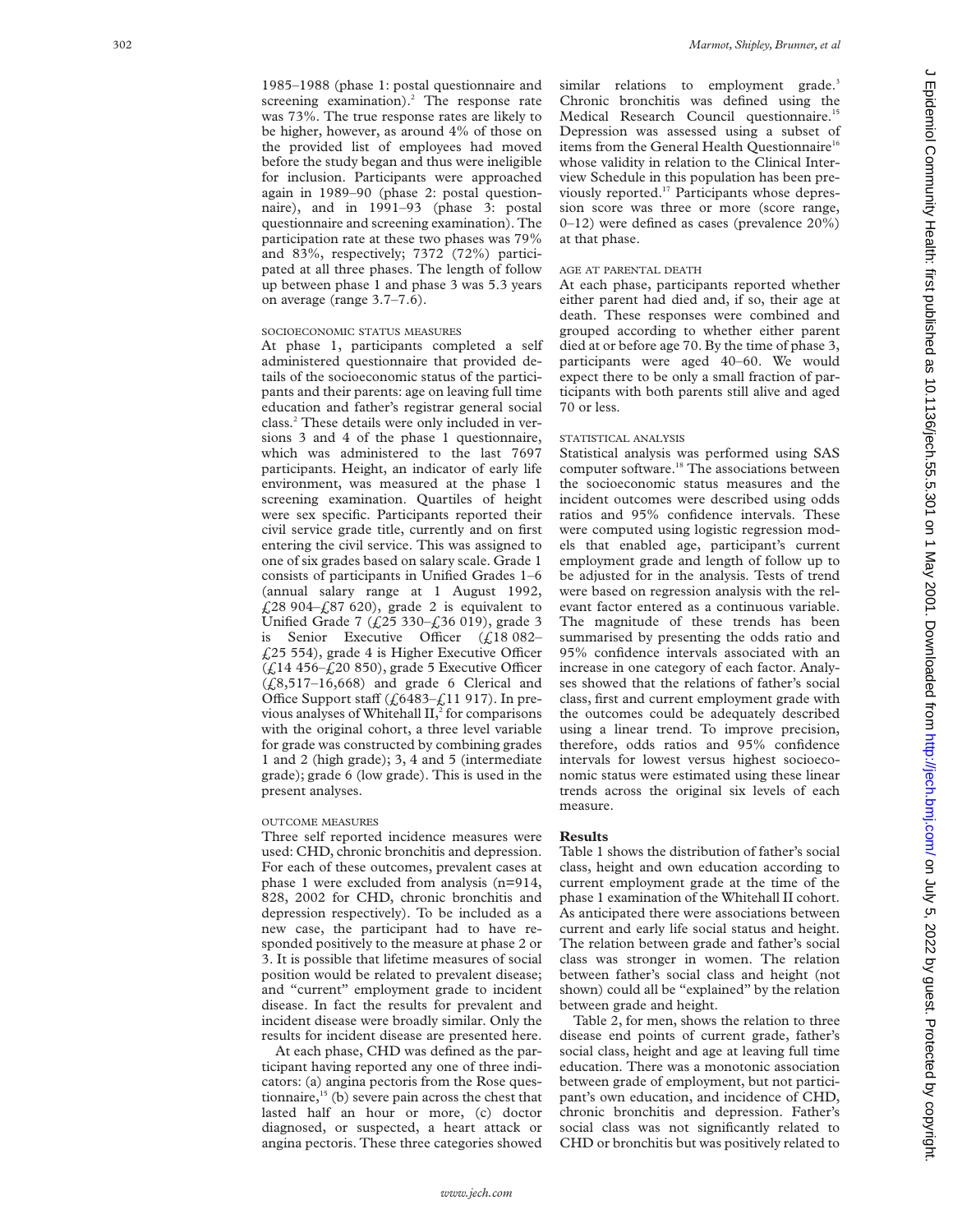*Table 1 Distribution (%) of father's social class, height and own education by own employment grade in men and women*

|                                          | Men Employment grade |              |           | Women Employment grade |              |            |
|------------------------------------------|----------------------|--------------|-----------|------------------------|--------------|------------|
|                                          | High                 | Intermediate | Low       | High                   | Intermediate | Low        |
| Father's social class                    |                      |              |           |                        |              |            |
| $(n=4774$ men: 2206 women)               |                      |              |           |                        |              |            |
| IV or V                                  | 8                    | 11           | 15        | 1                      | 11           | 19         |
| IIIm                                     | 28                   | 33           | 36        | 17                     | 33           | 44         |
| IIInm                                    | 17                   | 17           | 17        | 13                     | 13           | 11         |
| I or II                                  | 48                   | 39           | 32        | 69                     | 43           | 25         |
| Total (n)                                | 100 (1742)           | 100(2561)    | 100(471)  | 100 (199)              | 100 (891)    | 100(1116)  |
| Height (quartile)                        |                      |              |           |                        |              |            |
| $(n=6886$ men: 3412 women)               |                      |              |           |                        |              |            |
| Q1 (shortest)                            | 20                   | 27           | 48        | 14                     | 22           | 35         |
| Q <sub>2</sub>                           | 24                   | 25           | 21        | 19                     | 22           | 25         |
| Q3                                       | 26                   | 25           | 18        | 26                     | 27           | 24         |
| Q4 (tallest)                             | 30                   | 23           | 13        | 41                     | 30           | 16         |
| Total (n)                                | 100 (2644)           | 100 (3602)   | 100(640)  | 100 (381)              | 100 (1336)   | 100(1695)  |
| Age at leaving full time education $(y)$ |                      |              |           |                        |              |            |
| $(n=5178$ men: 2503 women)               |                      |              |           |                        |              |            |
| $\leq 16$                                | 13                   | 32           | 55        | 3                      | 35           | 68         |
| $17 - 18$                                | 20                   | 31           | 18        | 14                     | 29           | 18         |
| $\geq 19$                                | 67                   | 37           | 28        | 83                     | 36           | 15         |
| Total (n)                                | 100 (1869)           | 100 (2789)   | 100 (520) | 100(216)               | 100 (984)    | 100 (1303) |

depression. The tallest men had the lowest incidence of CHD and the trend, shorter height higher disease, was statistically significant. This relation was independent of employment grade. Height was not related to chronic bronchitis or depression.

Table 3, shows the same analyses for women. As with men, there was a graded inverse association between grade of employment and CHD. The relation between grade and chronic bronchitis was in the same direction but the trend was not statistically significant. There was no relation between grade and depression, but more highly educated women were more at risk of depression. There were no significant relations between parental variables and CHD although there was a suggestion that father's social class was related to CHD incidence. Surprisingly, women whose fathers were of lower social class had lower incidence of chronic bronchitis and depression

Comparisons of the independent effects on morbidity of father's social class, employment grade when entering the civil service, and employment grade at phase 1 of the Whitehall II study are shown in table 4. For men, father's social class was not an independent predictor of CHD or chronic bronchitis. For women, there was an association (non-significant) between father's social class and CHD. Interestingly, both first grade and current grade seem to make some contribution to prediction of CHD and, in men, chronic bronchitis. In contrast, among men, first grade and father's social class were positively associated with the onset of depression.

Table 5 shows that among the group with "long lived" parents, grade of employment

*Table 2 Incidence of coronary heart disease, chronic bronchitis, and depression by employment grade, father's social class, height and own education. Men—odds ratios adjusted for (a) age and (b) age and employment grade*

|                                          | Coronary heart disease |                               | Chronic bronchitis           |        |                                | Depression                   |        |                               |                              |
|------------------------------------------|------------------------|-------------------------------|------------------------------|--------|--------------------------------|------------------------------|--------|-------------------------------|------------------------------|
|                                          |                        | Odds ratio (95% CI)           |                              |        | Odds ratio (95% CI)            |                              |        | Odds ratio (95% CI)           |                              |
|                                          | Events                 | Age adjusted                  | Age and grade<br>adjusted    | Events | Age adjusted                   | Age and grade<br>adjusted    | Events | Age adjusted                  | Age and grade<br>adjusted    |
| Employment grade                         |                        |                               |                              |        |                                |                              |        |                               |                              |
| Low                                      | 33                     | 1.57                          |                              | 44     | 2.39                           |                              | 93     | 1.50                          |                              |
| Intermediate                             | 225                    | 1.36                          |                              | 144    | 1.14                           |                              | 522    | 1.17                          |                              |
| High                                     | 144                    | 1.0                           |                              | 99     | 1.0                            |                              | 370    | 1.0                           |                              |
| Trend*                                   |                        | 1.30(1.1, 1.5)<br>$(p=0.003)$ |                              |        | 1.44(1.2, 1.7)<br>$(p=0.0002)$ |                              |        | 1.20(1.1, 1.4)<br>$(p=0.009)$ |                              |
| Father's social class                    |                        |                               |                              |        |                                |                              |        |                               |                              |
| IV or V                                  | 23                     | 0.86                          | 0.83(0.5, 1.3)               | 19     | 0.94                           | 0.85(0.5, 1.4)               | 64     | 0.71                          | 0.67(0.5, 1.0)               |
| IIIm                                     | 98                     | 1.05                          | 1.02(0.8, 1.4)               | 71     | 1.18                           | 1.11(0.8, 1.5)               | 212    | 0.86                          | 0.82(0.6, 1.0)               |
| IIInm                                    | 40                     | 0.79                          | 0.77(0.5, 1.1)               | 30     | 0.91                           | 0.86(0.6, 1.3)               | 113    | 0.98                          | 0.95(0.7, 1.3)               |
| I or II                                  | 116                    | 1.0                           | 1.0                          | 81     | 1.0                            | 1.0                          | 284    | 1.0                           | 1.0                          |
| Trend*                                   |                        | 1.0(0.9, 1.1)<br>$(p=0.93)$   | 0.98(0.9, 1.1)<br>$(p=0.77)$ |        | 1.04(0.9, 1.2)<br>$(p=0.61)$   | 1.0(0.9, 1.2)<br>$(p=0.99)$  |        | 0.91(0.8, 1.0)<br>$(p=0.07)$  | 0.89(0.8, 1.0)<br>$(p=0.02)$ |
| Height (quartile)                        |                        |                               |                              |        |                                |                              |        |                               |                              |
| Q1 (shortest)                            | 115                    | 1.49                          | 1.36(1.0, 1.9)               | 88     | 1.20                           | 1.00(0.7, 1.4)               | 249    | 1.13                          | 1.03(0.8, 1.3)               |
| Q <sub>2</sub>                           | 114                    | 1.64                          | 1.58(1.2, 2.1)               | 60     | 0.86                           | 0.82(0.6, 1.2)               | 242    | 1.13                          | 1.09(0.9, 1.4)               |
| Q <sub>3</sub>                           | 95                     | 1.33                          | 1.30(0.9, 1.8)               | 65     | 0.87                           | 0.85(0.6, 1.2)               | 262    | 1.18                          | 1.17(0.9, 1.5)               |
| Q4 (tallest)                             | 77                     | 1.0                           | 1.0                          | 73     | 1.0                            | 1.0                          | 230    | 1.0                           | 1.0                          |
| Trend*                                   |                        | 1.14(1.0, 1.3)<br>$(p=0.005)$ | 1.11(1.0, 1.2)<br>$(p=0.03)$ |        | 1.06(1.0, 1.2)<br>$(p=0.33)$   | 1.0(0.9, 1.1)<br>$(p=0.99)$  |        | 1.03(1.0, 1.1)<br>$(p=0.44)$  | 1.0(0.9, 1.1)<br>$(p=0.95)$  |
| Age at leaving full time education $(y)$ |                        |                               |                              |        |                                |                              |        |                               |                              |
| $\leq 16$                                | 91                     | 1.10                          | 1.01(0.7, 1.4)               | 59     | 1.00                           | 0.79(0.5, 1.1)               | 189    | 0.86                          | 0.74(0.6, 1.0)               |
| $17 - 18$                                | 76                     | 0.94                          | 0.89(0.7, 1.2)               | 58     | 1.06                           | 0.97(0.7, 1.4)               | 193    | 0.81                          | 0.75(0.6, 1.0)               |
| $\geq 19$                                | 137                    | 1.0                           | 1.0                          | 99     | 1.0                            | 1.0                          | 354    | 1.0                           | 1.0                          |
| Trend*                                   |                        | 1.04(0.9, 1.2)<br>$(p=0.58)$  | 1.0(0.9, 1.2)<br>$(p=0.97)$  |        | 1.01(0.9, 1.2)<br>$(p=0.94)$   | 0.89(0.8, 1.1)<br>$(p=0.20)$ |        | 0.91(0.8, 1.0)<br>$(p=0.14)$  | 0.85(0.8, 1.0)<br>$(p=0.01)$ |

\*Trend gives the odds ratio (95% CI) per unit change from the reference group in explanatory variable and p value for test of significance from 1.0.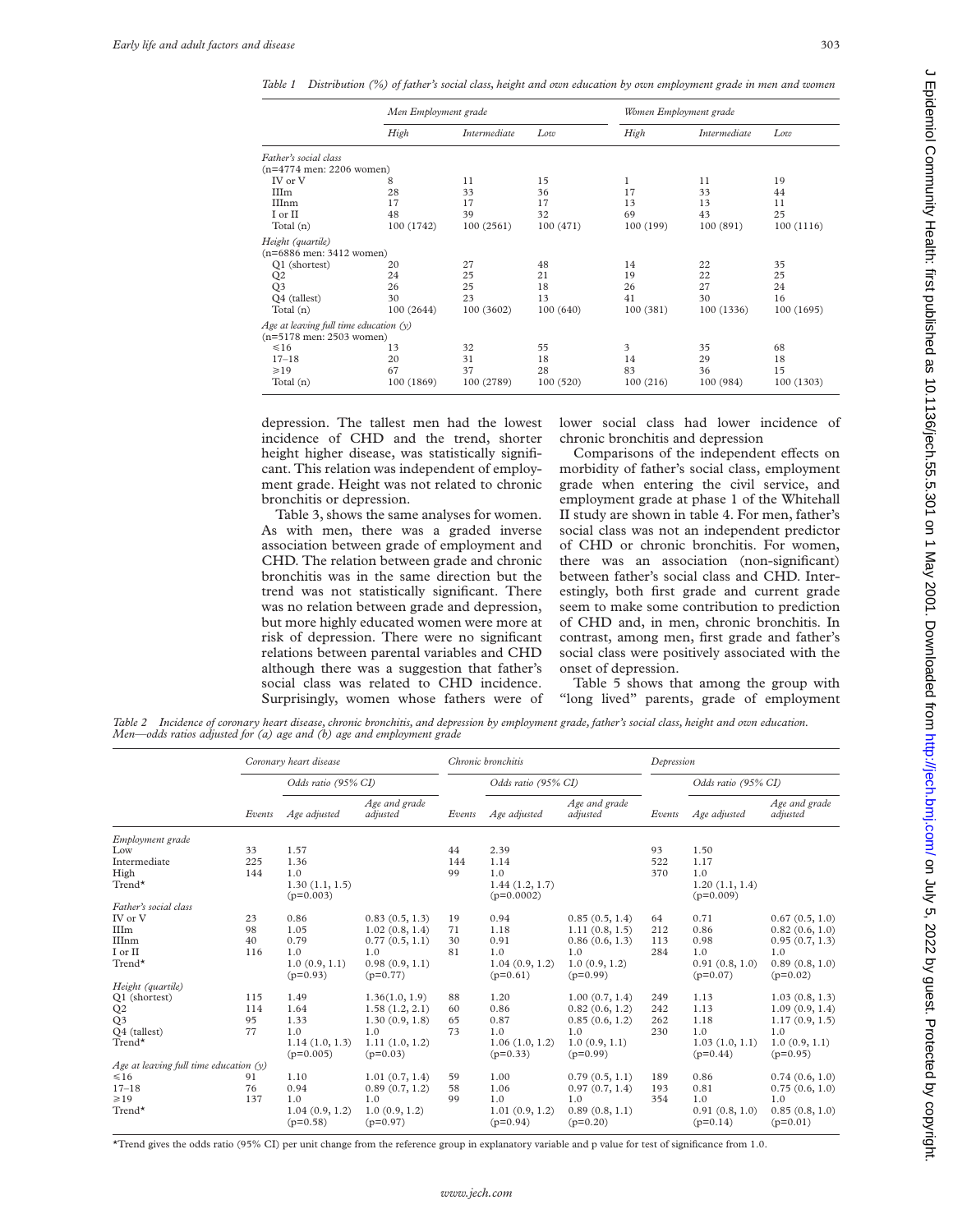|                                          | Coronary heart disease |                               | Chronic bronchitis           |        | Depression                    |                               |        |                              |                              |
|------------------------------------------|------------------------|-------------------------------|------------------------------|--------|-------------------------------|-------------------------------|--------|------------------------------|------------------------------|
|                                          |                        | Odds ratio (95% CI)           |                              |        | Odds ratio (95% CI)           |                               |        | Odds ratio (95% CI)          |                              |
|                                          | Events                 | Age adjusted                  | Age and grade<br>adjusted    | Events | Age adjusted                  | Age and grade<br>adjusted     | Events | Age adjusted                 | Age and grade<br>adjusted    |
| Employment grade                         |                        |                               |                              |        |                               |                               |        |                              |                              |
| Low                                      | 140                    | 1.64                          |                              | 74     | 1.74                          |                               | 246    | 0.94                         |                              |
| Intermediate                             | 92                     | 1.18                          |                              | 54     | 1.61                          |                               | 233    | 1.03                         |                              |
| High                                     | 25                     | 1.0                           |                              | 10     | 1.0                           |                               | 74     | 1.0                          |                              |
| Trend*                                   |                        | 1.32(1.1, 1.6)<br>$(p=0.009)$ |                              |        | 1.21(0.9, 1.6)<br>$(p=0.16)$  |                               |        | 0.96(0.8, 1.1)<br>$(p=0.58)$ |                              |
| Father's social class                    |                        |                               |                              |        |                               |                               |        |                              |                              |
| IV or V                                  | 25                     | 1.32                          | 1.20(0.7, 2.1)               | 5      | 0.29                          | 0.25(0.1, 0.7)                | 43     | 0.76                         | 0.76(0.5, 1.2)               |
| <b>IIIm</b>                              | 61                     | 1.28                          | 1.19(0.8, 1.8)               | 34     | 0.81                          | 0.71(0.4, 1.2)                | 127    | 0.90                         | 0.90(0.6, 1.3)               |
| <b>IIInm</b>                             | 19                     | 1.17                          | 1.13(0.6, 2.0)               | 15     | 1.09                          | 1.03(0.5, 1.9)                | 50     | 1.05                         | 1.06(0.7, 1.7)               |
| I or II                                  | 46                     | 1.0                           | 1.0                          | 38     | 1.0                           | 1.0                           | 150    | 1.0                          | 1.0                          |
| Trend*                                   |                        | 1.11(1.0, 1.3)<br>$(p=0.20)$  | 1.07(0.9, 1.3)<br>$(p=0.41)$ |        | 0.79(0.7, 1.0)<br>$(p=0.020)$ | 0.75(0.6, 0.9)<br>$(p=0.005)$ |        | 0.93(0.8, 1.1)<br>$(p=0.23)$ | 0.93(0.6, 1.5)<br>$(p=0.25)$ |
| Height (quartile)                        |                        |                               |                              |        |                               |                               |        |                              |                              |
| Q1 (shortest)                            | 85                     | 1.48                          | 1.34(0.9, 1.9)               | 39     | 1.21                          | 1.15(0.7, 1.9)                | 137    | 0.93                         | 0.96(0.7, 1.3)               |
| Q <sub>2</sub>                           | 66                     | 1.26                          | 1.19(0.8, 1.8)               | 41     | 1.43                          | 1.38(0.8, 2.3)                | 132    | 1.02                         | 1.04(0.8, 1.4)               |
| Q3                                       | 48                     | 0.79                          | 0.76(0.5, 1.2)               | 29     | 0.91                          | 0.89(0.5, 1.15)               | 143    | 0.92                         | 0.94(0.7, 1.3)               |
| Q4 (tallest)                             | 57                     | 1.0                           | 1.0                          | 29     | 1.0                           | 1.0                           | 141    | 1.0                          | 1.0                          |
| Trend*                                   |                        | 1.19(1.1, 1.3)<br>$(p=0.005)$ | 1.15(1.0, 1.3)<br>$(p=0.03)$ |        | 1.10(1.0, 1.3)<br>$(p=0.21)$  | 1.09(0.9, 1.3)<br>$(p=0.29)$  |        | 0.99(0.9, 1.1)<br>$(p=0.82)$ | 1.0(0.9, 1.1)<br>$(p=0.98)$  |
| Age at leaving full time education $(y)$ |                        |                               |                              |        |                               |                               |        |                              |                              |
| $\leq 16$                                | 94                     | 1.15                          | 0.95(0.6, 1.15)              | 54     | 1.15                          | 0.94(0.5, 1.7)                | 185    | 0.74                         | 0.76(0.5, 1.1)               |
| $17 - 18$                                | 37                     | 0.98                          | 0.89(0.5, 1.4)               | 25     | 1.24                          | 1.06(0.6, 1.9)                | 92     | 0.69                         | 0.68(0.5, 1.0)               |
| $\geq 19$                                | 45                     | 1.0                           | 1.0                          | 24     | 1.0                           | 1.0                           | 139    | 1.0                          | 1.0                          |
| Trend*                                   |                        | 1.08(0.9, 1.3)<br>$(p=0.44)$  | 0.98(0.8, 1.2)<br>$(p=0.89)$ |        | 1.06(0.8, 1.4)<br>$(p=0.66)$  | 0.96(0.7, 1.3)<br>$(p=0.77)$  |        | 0.87(0.7, 1.0)<br>$(p=0.08)$ | 0.88(0.7, 1.1)<br>$(p=0.17)$ |

*Table 3 Incidence of coronary heart disease, chronic bronchitis, and depression by employment grade, father's social class, height and own education . Women—odds ratios adjusted for (a) age and (b) age and employment grade*

\*Trend gives the odds ratio (95% CI) per unit change from the reference group in explanatory variable and p value for test of significance from 1.0.

*Table 4* Odds ratios for the effects of lowest versus highest socioeconomic status<sup>\*</sup> at three different stages of life. Values are *age adjusted odds ratios (95% CI) and then further adjusted for the other social class indicators ("simultaneous")*

|                    | Men                                    |                |                                    | Women                 |                                     |                 |  |
|--------------------|----------------------------------------|----------------|------------------------------------|-----------------------|-------------------------------------|-----------------|--|
|                    | Father's social class                  | First grade    | Current grade                      | Father's social class | First grade                         | Current grade   |  |
| <b>CHD</b>         |                                        |                |                                    |                       |                                     |                 |  |
|                    | (men: 268 events/3093: women 149/1353) |                |                                    |                       |                                     |                 |  |
| Age adjusted       | 1.10(0.7, 1.8)                         |                | $1.57(0.9, 2.7)$ $1.57(1.0, 2.4)$  | 1.69(0.9, 3.2)        | $7.38(1.4, 38.2)$ $2.28(1.1, 4.6)$  |                 |  |
| Simultaneous       | 1.00(0.6, 1.7)                         |                | $1.24(0.7, 0.4)$ 1.44 $(0.9, 2.4)$ | 1.30(0.7, 2.6)        | $4.10(0.6, 30.1)$ 1.38 $(0.6, 3.3)$ |                 |  |
| Chronic bronchitis |                                        |                |                                    |                       |                                     |                 |  |
|                    | (men: 191 events/3872: women 91/1729)  |                |                                    |                       |                                     |                 |  |
| Age adjusted       | 1.17(0.7, 2.1)                         |                | $3.13(1.5, 6.4)$ $2.59(1.6, 4.2)$  | 0.47(0.2, 1.1)        | 1.16(0.3, 4.8)                      | 1.89(0.8, 4.5)  |  |
| Simultaneous       | 0.95(0.5, 1.7)                         |                | $1.88(0.8, 4.3)$ $2.05(1.2, 3.6)$  | 0.36(0.2, 0.9)        | 0.45(0.1, 2.8)                      | 3.56(1.1, 11.6) |  |
| Depression         |                                        |                |                                    |                       |                                     |                 |  |
|                    | (men: 423 events/3131: women 245/1301) |                |                                    |                       |                                     |                 |  |
| Age adjusted       | 0.62(0.4, 0.9)                         |                | $0.80(0.5, 1.2)$ 1.66 (1.2, 2.4)   | 0.78(0.5, 1.3)        | 0.91(0.4, 2.4)                      | 0.93(0.6, 1.5)  |  |
| Simultaneous       | 0.60(0.4, 0.9)                         | 0.49(0.3, 0.8) | 2.39(1.6, 3.6)                     | 0.78(0.4, 1.4)        | 1.06(0.3, 3.7)                      | 0.98(0.5, 1.9)  |  |

\*Odds ratio estimated from fitting linear trend across six levels for each socioeconomic status measure (see methods).

continues to predict all three end points in men and CHD in women. In women, grade only predicted chronic bronchitis if at least one parent died "prematurely". The percentage of participants in whom either parent died prematurely varied little by sex or among the three measures of morbidity (ranging from 47.4% (2695 of 5680) to 52.7% (1406 of 2669)). The age adjusted rates of each morbidity comparing those with, to those without death of either parent aged under 70 years, was different from unity only for chronic bronchitis in women (rate ratio 1.37 (95CI% 1.0, 1.8)).

*Table 5* Odds ratios (95% CI) for lowest versus highest current grade\* for the effect on *incidence of CHD, chronic bronchitis and depression, by age at parental death*

|                                                | Men<br>Either parent died aged $\leq 70$           |                                                      | Women<br>Either parent died aged $\leq 70$         |                                                     |  |
|------------------------------------------------|----------------------------------------------------|------------------------------------------------------|----------------------------------------------------|-----------------------------------------------------|--|
|                                                | No                                                 | Yes                                                  | No                                                 | Yes                                                 |  |
| <b>CHD</b><br>Chronic bronchitis<br>Depression | 1.96(1.2, 3.3)<br>2.08(1.2, 3.7)<br>1.65(1.1, 2.5) | 1.58(1.0, 2.5)<br>2.49(1.5, 4.3)<br>1.46(0.98, 2.17) | 2.03(1.0, 4.3)<br>0.78(0.3, 1.8)<br>0.83(0.5, 1.4) | 1.98(1.0, 3.9)<br>4.23(1.4, 13.2)<br>1.01(0.6, 1.8) |  |

\*Odds ratios estimated from fitting linear trend across six employment grade levels (see methods).

# **Discussion**

In the Whitehall II study, current socioeconomic status in adulthood, rather than father's social class, predicted adult morbidity from CHD, chronic bronchitis and depression. This finding may be considered in the context of three different ways in which factors from early life might influence subsequent disease risk. The first is a latency model. Barker's findings are consistent with this, showing a clear association between low birth weight or thinness at birth and subsequent cardiovascular disease.<sup>19</sup> Although size at birth is linked to social circumstances, his studies report effects on coronary risk independent of social class. A second model is cumulation of advantage and disadvantage through the lifecourse.<sup>20-22</sup> Studies that have examined social circumstances in childhood and beyond do show an effect on blood pressure, obesity (Wadsworth *et al*, unpublished data) and measures of health status.<sup>22</sup> A third model is the pathway model<sup>23</sup> in which childhood circumstances may not affect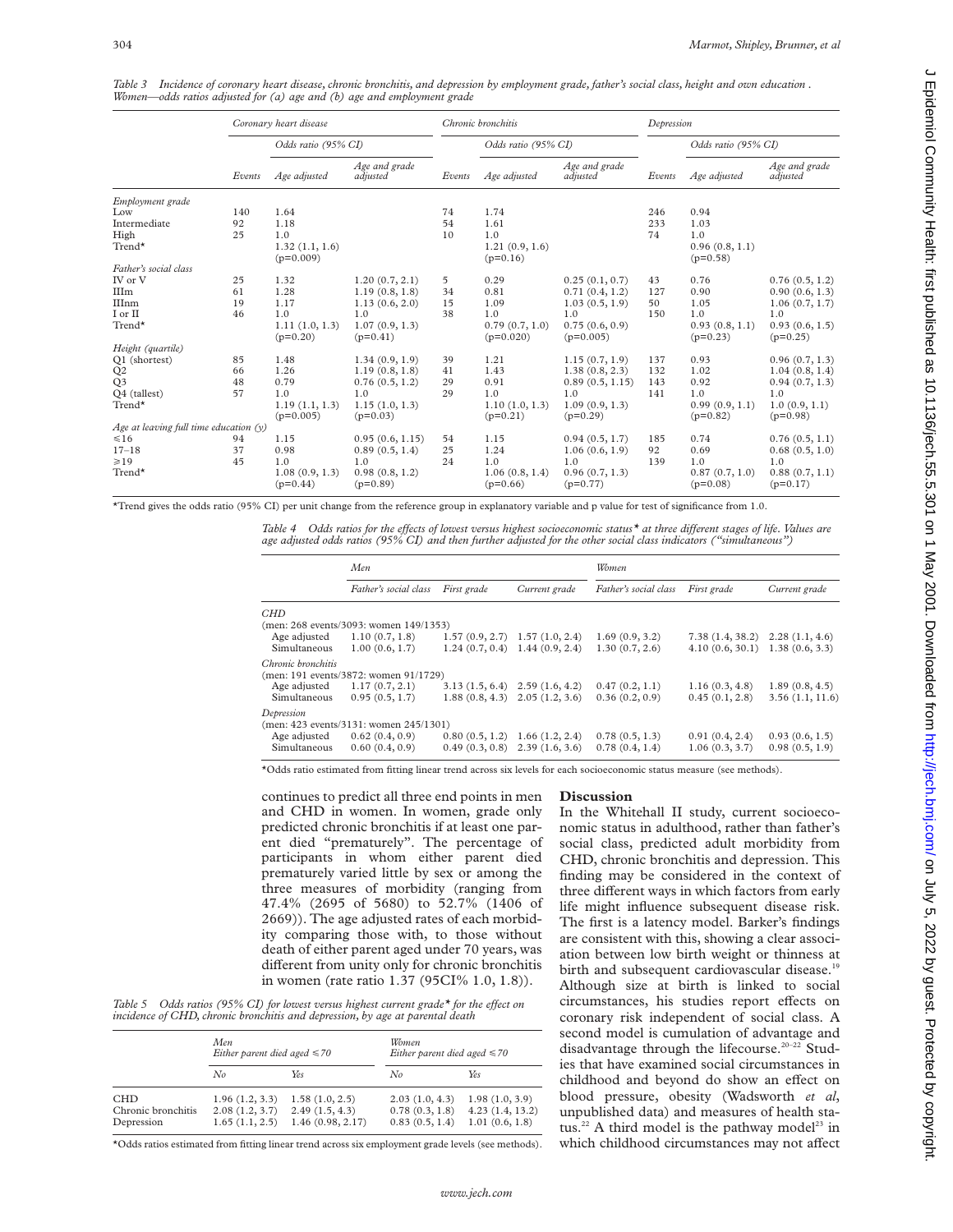adult risk directly. As our analyses of intergenerational occupational mobility show, childhood circumstances determine adult circumstances and these, in turn, affect disease risk.

Studies that have examined the effects of social circumstances at different stages of the life course in relation to cardiovascular disease present a mixed picture. $24$  Consistent with the Whitehall II findings, the Kuopio study of men born 1934–52 showed no childhood effect after adjustment for adult socioeconomic position.<sup>13</sup> By contrast, in a Swedish cohort,<sup>25</sup> born 1946– 55, where it is reasonable to speculate that socioeconomic conditions would have been more favourable than at the time of birth of the Kuopio cohort in east Finland, childhood socioeconomic factors did seem to have an independent effect on CHD risk. The west of Scotland cohort, born in the early part of the century, found substantial childhood effects additional to, and independent of those associated with adult social position.<sup>26</sup> In the British Regional Heart Study of men born 1919–38, there was no childhood social class effect on myocardial infarction in men who were themselves in manual occupations; there was an effect among men in non-manual occupations.27 The Nurses Health study showed a modest effect of father's occupation on risk of coronary disease. The effect may have been small because in this cohort of nurses adult occupation was relatively homogeneous.28

What might explain the weaker effects of father's social class than current socioeconomic status in Whitehall II and the discrepancy with the findings of other studies? Firstly, the result in Whitehall II might arise if there were a lack of civil servants with disadvantaged parents. While it is true that there are fewer Whitehall II participants with fathers from a manual background than in the general population, the numbers are large enough to detect effects if present (the proportions from a manual background in Whitehall II compared with the 1946 birth cohort were: men 41.4% versus 74.0% and women 51.5% versus 74.6%). Furthermore, the absence of Whitehall II participants in manual classes may be less significant in the 1980s and 1990s than previously because of changes in British occupational structure. Manual work has declined and unskilled non-manual work with low decision authority and low wages has expanded. In these terms<sup>29</sup> clerical and other support staff in the civil service are a group at considerable social disadvantage.

Precision of measurement of socioeconomic status provides a second possible explanation for the lack of early life effects observed in Whitehall II. Adult socioeconomic status based on civil service employment grade may be more precisely measured than parental socioeconomic status based on recall of occupation coded into registrar general's social class. The validity of the registrar general classification has been questionned and is currently being replaced. Civil service employment grade by contrast captures aspects of work and social life more strongly related to a broad range of health outcomes. However, other studies have used

## KEY POINTS

- Early life circumstances may affect adult morbidity directly or because they predict adult social circumstances.
- Among over 7000 civil servants, current employment grade was inversely associated with coronary disease, bronchitis and depression, an effect stronger than that of father's social class or grade at entry to the civil service.
- These associations were largely independent of intergenerational effects, as indicated by premature parental death.
- These data suggest that early life circumstances are important because they influence adult social circumstances, which in turn influence disease risk.

recalled father's registrar general's social class and find early life effects. In Whitehall II, father's social class was not clearly associated with adult morbidity in univariate or multivariate analyses.

Employment grade may partly capture aspects of parental socioeconomic status, indeed current grade was strongly related to father's social class. In this population, the importance of social circumstances early in life may be in the way they influence employment and social position and thus exposures in adult life. Consistent with this are the results of an analysis with participants cross classified by grade (high versus low) and father's social class (high versus low). Only 107 men were in the downwardly mobile group. Of the high grade men, 1186 of 2953 came from low social class. Their heart disease rate was the same as that of high grade men with advantaged background but lower than that of low grade men. Similar results were found for women.

The finding on parents' age at death is perhaps the strongest argument against a parental disadvantage (either social or genetic) explanation of socioeconomic inequalities in health. If parents survive beyond the age of 70, they could be thought of as neither genetically nor environmentally predisposed to illness. The fact that the social gradient holds up in this subgroup points to the effect of current social circumstances. The main exception was for chronic bronchitis in women where an effect of grade was evident only in "susceptibles"—that is, those with a parent who had died prematurely.

We predicted that, if anything, father's social class would be a stronger predictor of adult morbidity in women. Women's social standing may be more persistently influenced by their family background, especially if there is a "glass ceiling" limiting women's promotion chances.<sup>30</sup> Support for this view is in table 1, which shows that of the high grade men 48% had fathers in social class I and II; the figure for women was 69%. Coming from an advantaged background has a bigger effect on achieved employment grade in women than men. Furthermore, smoking among adult women was more common among those whose father's were in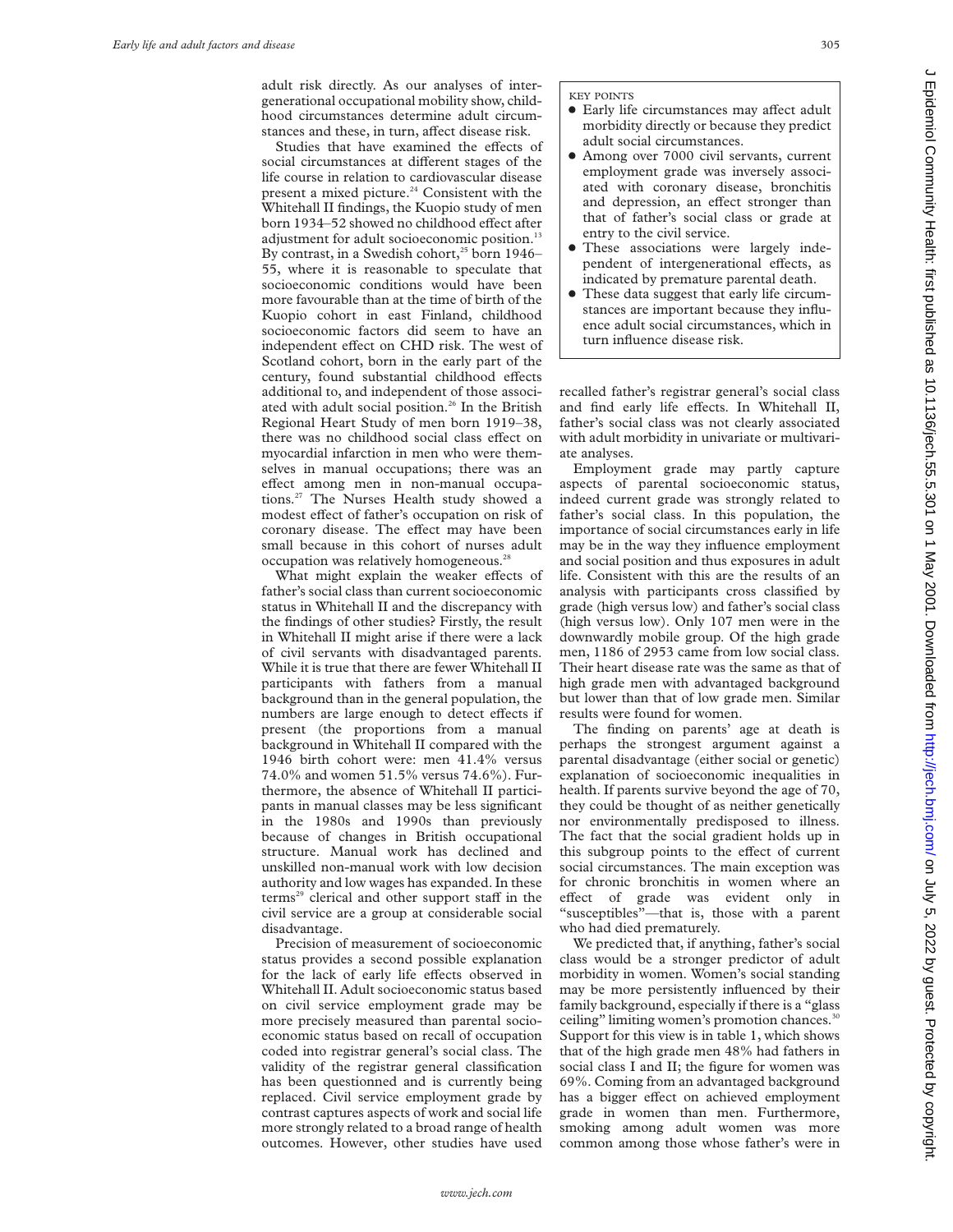manual social class. <sup>5</sup> It was surprising therefore to find that chronic bronchitis and depression in women was more frequent among those with higher social class fathers. This may reflect the pressures on women of higher status being greater than among men. This is an area of further inquiry in the Whitehall II study. Alternatively, there may be differential selection effects by grade of employment in women: depression could be a bigger barrier to employment in low status than in high status women. Only five women whose father's were in social class IV or V had chronic bronchitis making the estimate of this effect unstable.

Although the cumulation model may apply in other circumstances, it is the latency and pathway models that would seem to find most support in these Whitehall II findings.

The significant relation between short height and coronary risk, independent of grade of employment, is consistent with a long term effect of early life—a latency model. The pathway model suggests that early social circumstances influence grade at entry to the civil service and promotion to current grade. Height could also play a part in influencing promotion chances and hence be part of a pathway process. These in turn reflect current social circumstances that account for the socioeconomic differences in our three end points.

The findings on depression raise the question of depression affecting social mobility. Men and women whose fathers were of higher social class were at higher risk of depression. Similarly, high grade at entry to the civil service was predictive of depression, in contrast with "current" grade where low grade predicted depression. If "incident" depression in people who were not depressed at baseline were, in fact, a recurrence of depressive symptoms in people with a long history, an explanation of these findings is that depression retarded promotion in the civil service. This is consistent with findings on mobility in the first five years of Whitehall II.<sup>31</sup>

This explanation could not apply to CHD. Low starting grade is associated with increased CHD risk. This would be predicted by a pathway model in which general social advantage facilitated entry into the civil service at a high level and was associated with lower CHD risk.<sup>32</sup> Lower current grade is thus reflective of current circumstances, including power relations in the workplace that are related to  $CHD.<sup>32</sup>$ 

Although the instruments used to assess the disease end points have been validated, such self report measures may entail some social class bias.33 These cannot explain the relations between grade of employment and the three diseases as an array of other analyses show similar findings. $34$  It is not obvious why social class bias in reporting disease should weaken associations with social class of background. Nevertheless as "harder" end points accumulate, these findings can be further tested.

The findings reported here in relation to disease end points from Whitehall II are consistent with our previous analysis of cardiovascular risk factors in this cohort. <sup>5</sup> In men, smoking, physical inactivity and a range of metabolic risk factors are primarily associated with current employment grade and not with father's social class. Obesity was linked both to current employment grade and father's social class. These risk factor findings are similar to those previously reported from Scotland.<sup>21</sup>

In a prospective study of over 7000 civil servants we found that incident adult morbidity was more strongly related to adult employment grade than father's social class. These findings are consistent with a "pathway" interpretation. This emphasises the importance for policy addressing early life disadvantage<sup>11</sup> in this case because it influences adult circumstances rather than influencing disease directly. A further implication for policy is that improvement in the conditions in which adults live and work is likely to improve disease risk independent of earlier disadvantage.

We would like to thank Mel Bartley and David Blane for their advice and comments on earlier drafts and Mandy Feeney for help in preparation of this manuscript. We also thank all participating civil service departments and their welfare, personnel, and establishment officers; the Occupational Health and Safety<br>Agency; the Council of Civil Service Unions; all participating civil servants in the Whitehall II study; and all members of the Whitehall II study team.

Funding: The Whitehall II study has been supported by grants from the Medical Research Council; British Heart Foundation; Health and Safety Executive US, NIH National Heart Lung and Blood Institute (RO1-HL36310); US, NIH National Institute on Aging (RO1-AG13196); US, NIH Agency for Health Care Policy Research (RO1-HS06516); and the John D and Catherine T MacArthur Foundation Research Networks on Socioeconomic Status and Health. MM is supported by an MRC Research Professorship; MS and EB are supported by the British Heart Foundation.

Conflicts of interest: none

- 1 Marmot MG, Shipley MJ. Do socioeconomic differences in mortality persist after retirement? 25 year follow up of civil<br>servants from the first Whitehall study. *BMj*<br>1996;313:1177–80. servants from the first Whitehall study.<br>1996;**313**:1177–80.
- 1996;**313**:1177–80. 2 Marmot MG, Davey Smith G, Stansfeld SA, *et al*. Health inequalities among British Civil Servants: the Whitehall II study. *Lancet* 1991;**337**:1387–93.
- 3 Marmot M, Bosma H, Hemingway H,*et al.* Contribution of job control and other risk factors to social variations in cor-onary heart disease. *Lancet* 1997;**350**:235–40.
- 4 Bosma H, Marmot MG, Hemingway H, *et al.* Low job con-trol and risk of coronary heart disease in the Whitehall II
- (prospective cohort) study. *BMJ* 1997;**314**:558–65. 5 Brunner EJ, Shipley MJ, Blane D, *et al*. When does cardio-vascular risk start? Past and present socioeconomic circumstances and risk factors in adulthood. *J Epidemiol*
- *Community Health* 1999;**53**:757–64. 6 Barker DJP. *Fetal and infant origins of adult disease*. London: British Medical Journal, 1992.
- 7 Marmot MG, Shipley MJ, Rose G. Inequalities in death—specific explanations of a general pattern. *Lancet* 1984;i:1003–6.
- 8 Wadsworth MEJ. *The imprint of time: childhood, history and adult life.* Oxford: Clarendon Press, 1991.
- 9 Power C, Manor O, Fox J. *Health and class: the early years.* London: Chapman and Hall, 1991.
- 10 Kuh D, Ben-Shlomo Y. *A life course approach to chronic disease epidemiology*. Oxford: Oxford University Press, 1997.
- 11 Independent Inquiry into *Inequalities in health*. London: Stationers Office, 1998.<br>
12 Davey Smith G, Hart C, Blane D, *et al.* Lifetime<br>
socioeconomic position and mortality: prospective obser-
- vational study. *BMJ* 1997;**314**:547–52.
- 13 Lynch JW, Kaplan GA, Cohen RD, *et al.* Childhood and adult socioeconomic status as predictors of mortality in Finland. *Lancet* 1994;**343**:524–7.
- 14 Marmot MG, Rose G, Shipley M, *et al*. Employment grade and coronary heart disease in British civil servants. *J Epide-*
- miol Community Health 1978;32:244-9.<br>15 Rose G, Hamilton PJS, Colwell L, et al. A randomised controlled trial of anti-smoking advice: 10-year results. *J*<br>Epidemiol Community Health 1982;36:102-8.
- 16 Goldberg DP. *The detection of psychiatric illness by questionnaire*. Oxford: Oxford University Press, 1972.
- 17 Stansfeld SA, Marmot MG. Deriving a survey measure of social support: the reliability and validity of the Close Per-
- sons Questionnaire. *Soc Sci Med* 1992;**35**:1027–35. 18 SAS. *SAS/STAT User's guide.*Cary, NC: SAS Institute, 1990.